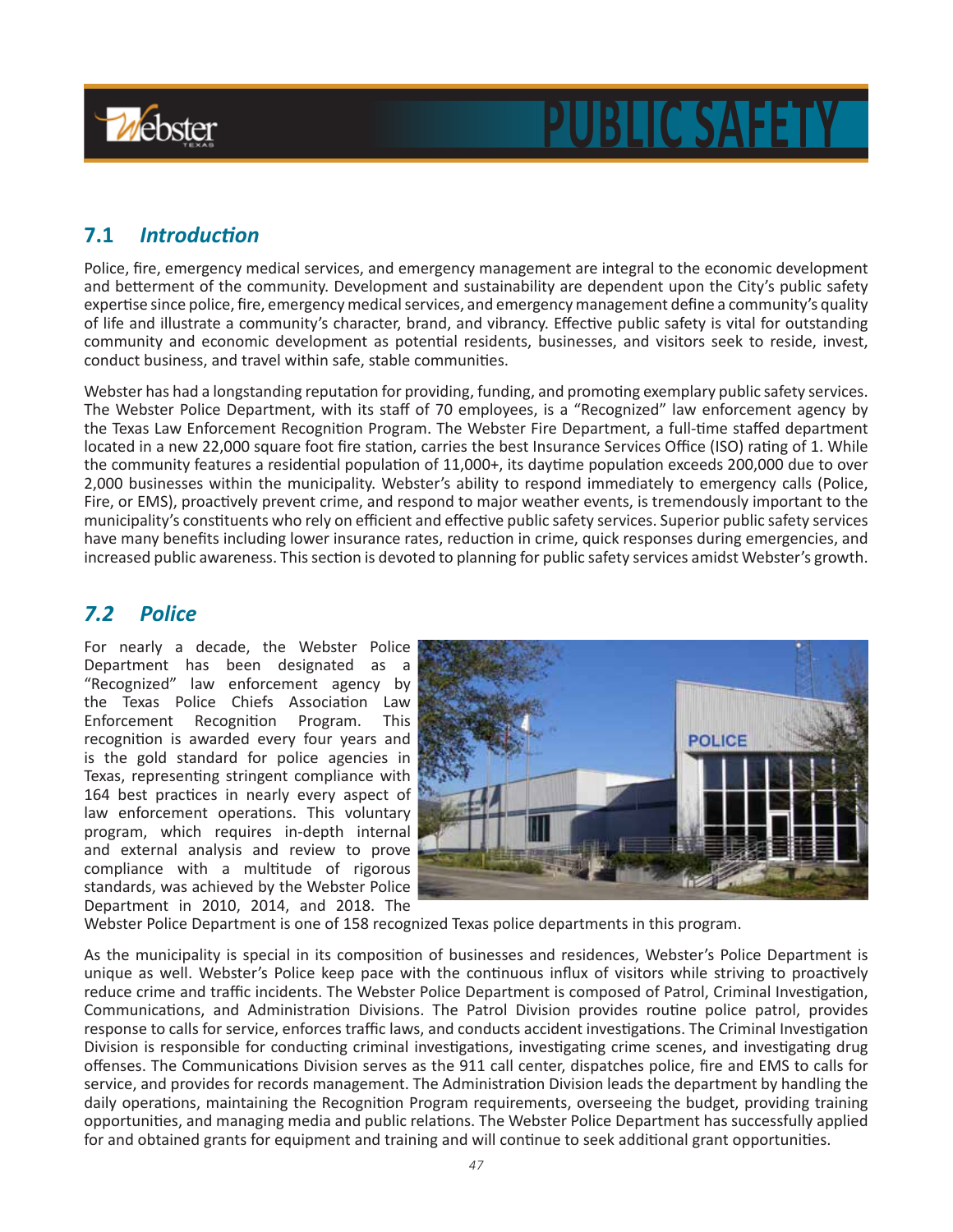Webster Police Department's model of intelligence led policing, by which the Department assesses and manages risk to deter crime, has been very successful. In this model, the Police Department gathers and analyzes crime and social data to identify criminals and crime trends within the community and surrounding region. This analysis directly effects the allocation of police resources to prevent, deter, and respond to crime trends. The creation of a Street Crimes Unit has been instrumental in gathering intelligence and analyzing patterns within the community.

The Webster Police Department considers itself a Community Policing Agency in that it strives to be integrated into the community and responsive to community needs and beliefs. In furtherance of that goal, the Department actively pursues opportunities for involvement in community activities and routinely interacts with local schools and various social and community groups.

In 2006, the Webster Police Department created the Citizen's Police Academy, a 10-week program designed to educate citizens about the duties, responsibilities, policies, and procedures of the Department. This highly successful program covers a multitude of topics related to law enforcement, including patrol, criminal laws and procedures, criminal investigations, crime scene investigations, police equipment, defensive tactics, narcotics investigations, dispatching, K-9, and firearms training. This program permits participants to ride along with an officer on patrol and engage in realistic activities and real-time, relevant interaction. A Citizen's Police Academy Alumni group has been formed and is focused on assisting the Police Department and ensuring a safe community.

# *7.3 Fire Protection*

The Webster Fire Department commits itself to the protection of the lives and property of its residents and visitors. This premier department consisting of a staff including a Fire Chief, Assistant Fire Chief, Fire Marshal, Assistant Fire Marshal, Fire Prevention Specialist, and 15 full-time firefighters, provides around the clock coverage of the City. The Department transitioned from a volunteer fire department to a full-time department to expedite calls for service, reduce response times, and provide 24 hour coverage. The Webster Fire Department follows best practices and is known throughout



the region for its prevention and emergency response capabilities while keeping pace with the City's commercial and residential growth.

The 22,000 square foot station, built to withstand wind speeds of up to 146 miles per hour, also serves as the Emergency Operations Center (EOC). The facility consolidates Fire Operations, Fire Marshal Division, Fire Administration, Emergency Medical Services, and Emergency Management. This facility also serves as home base for the Department's well regarded Regional Search and Recovery Dive Team.

Webster's Fire Department provides services for the City by responding to structural fires, motor vehicle accidents, medical incidents, fire alarms, severe weather, natural disasters, and other emergencies, in addition to rendering mutual aid to surrounding areas. Fire Station 1 has been built to serve the growing community for decades to come.

The Webster Fire Department is rated in the top 1% of United States cities earning the prestigious Insurance Services Office (ISO) number 1 rating, the result of the City's exceptional level of fire service and investment in personnel, equipment, facilities, services, training, and inspections. The Fire Department will continue to provide exemplary services as the Department keeps step with the growing commercial and residential population.

Many elements characterize Webster's top-notch emergency response proficiency including computer-aided dispatch, direct communication among providers and staff, discussion of techniques, strategies, and best practices, as well as the requirement of the Webster Fire Department that firefighters possess a minimum certification as Emergency Medical Technicians.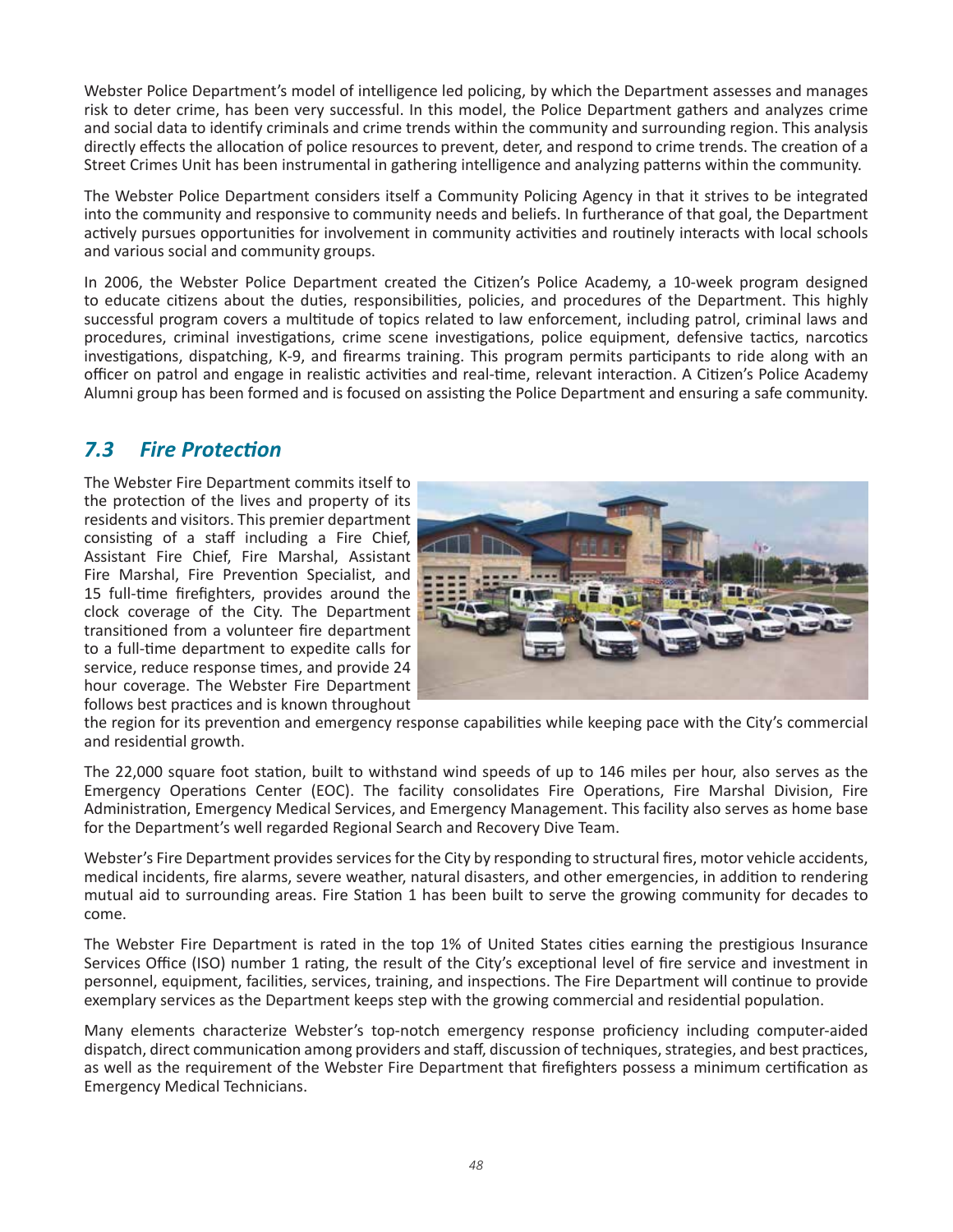# *7.4 Emergency Medical Services (EMS)*

The Fire Department oversees the Emergency Medical Services Operation. Webster contracts with a private provider for emergency medical services providing an advanced life support level of service. Although a minimum of two ambulances are dedicated to the City, the contractor has multiple units available as needed. Emergency Medical Services (EMS) meets stringent response criteria maintained and monitored by the Webster Fire Department.

# *7.5 Emergency Management*

The City provides emergency management through its Fire Department that oversees the planning and implementation of the City's Emergency Management Program. The City is susceptible to severe weather, flooding, and hurricanes. The Emergency Management Division guides the municipality through each of the four phases of emergency management:

*Mitigation* – removal of conditions that may become hazardous

*Preparedness* – the development of a plan of action, including information on personnel, equipment, supplies, and services available to the City during floods, severe weather, hurricanes, hazardous material events or terrorism

*Response* – mobilization of necessary services and responders, including secondary services such as specialized rescue teams

*Recovery* – the restoration of life to a pre-event state

Webster's Emergency Management serves as a cooperative model, using detailed planning, regional focus, and adherence to stringent FEMA guidelines. Emergency Management works as a liaison with most of the City's departments, including Fire, Police, and Public Works, and outside organizations such as NASA's Johnson Space Center, Harris County, City of Houston, and area hospitals. As a liaison, Emergency Management governs the distribution of resources and allocates assets for emergencies.

In preparation for disaster, mutual aid agreements, memorandums of understanding, and coordination with various public and private entities act as a "force multiplier" in leveraging resources for emergencies. The City also maintains a proactive approach to the maintenance of drainage facilities, including City controlled ditches, storm sewers, and enforcing certification on existing private detention ponds. The Public Works Department is critical in the mitigation strategy for the City of Webster. This approach leads to less property damage and loss of life due to a drainage system performing as intended.

#### *7.5.1: Definition, Vision, Mission, and Principles*

**Definition:** Emergency Management is the managerial function charged with creating a framework within communities to reduce vulnerability to hazards and cope with disasters.

**Vision:** Emergency Management seeks to promote safety and build a resilient community that is capable of coping with hazards and disastrous situations.

**Mission:** Emergency Management protects communities by coordinating and integrating all activities necessary to build, sustain, and improve the capability for mitigating against, preparing for, responding to, and recovering from threatened or actual disasters, acts of terrorism, and other man-made disasters.

**Principles:** The Emergency Management Department's work effort and purpose derive from these eight tenets:

*Comprehensive* – emergency managers must consider all hazards, all phases, all stakeholders, and all impacts relevant to disasters

*Progressive* – emergency managers must anticipate future disasters, prepare procedures, and take preventive measures to build resiliency and resistance to disaster in communities

*Risk-driven* – emergency managers must use sound risk management principles (hazard identification, risk analysis, and impact analysis) in delegating priorities and resources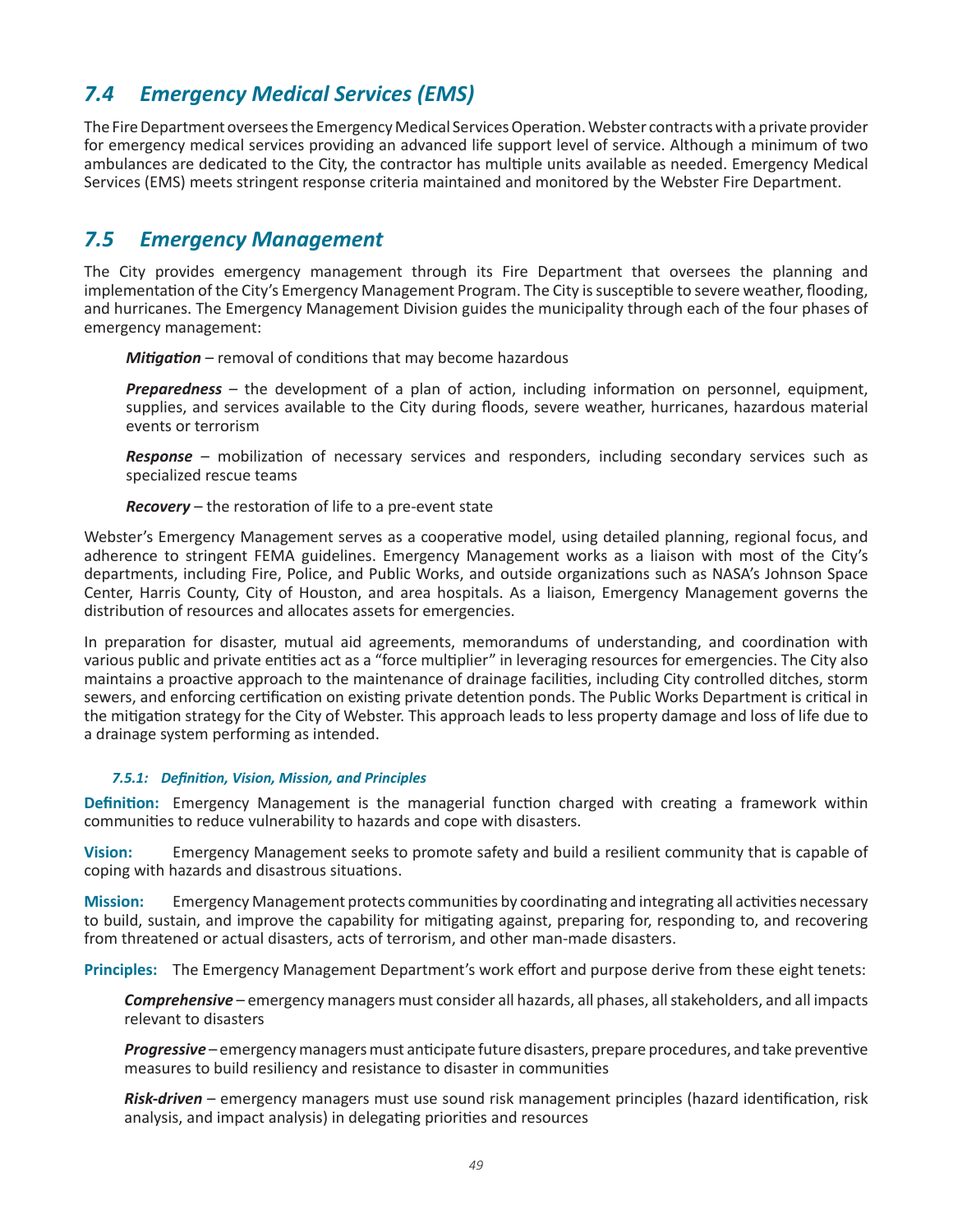*Integration* – emergency managers must ensure a unity of effort among all levels of government and elements in the community

*Collaboration* – emergency managers must create and sustain broad and sincere relationships among individuals and organizations to encourage trust, advocate a team atmosphere, build consensus, and facilitate communication

*Coordination* – emergency managers must synchronize the activities of all relevant stakeholders to achieve a common purpose

*Flexibility* – emergency managers must use creative and innovative approaches to solving disaster-related challenges

*Professionalism* – emergency managers must adopt science and knowledge-based approaches, founded on education, training, experience, ethical practice, public stewardship, and continuous improvement

## *7.6 Vision, Goals, and Actions*

The Comprehensive Plan stakeholders formulated a vision, series of goals, and actions to serve as a framework for implementation for the Public Safety Chapter. These goals and actions are numbered for reference purposes only and do not suggest a priority.

## *Vision: Maintain a safe municipality with the ability to manage emergencies, hazards, and disasters effectively.*

## *Law Enforcement*

#### **Goal 7.1 - Prevent, control, and reduce crime.**

- Action 1. Provide an appropriate level of law enforcement services.
- Action 2. Foster mutual aid agreements with other local, state, and federal law enforcement agencies.
- Action 3. Maintain an average response time of four minutes or less for priority-one (life threatening) calls.
- Action 4. Utilize innovative policing techniques to reduce crime within the community.

#### **Goal 7.2 - Collaborate with citizens, businesses, and other stakeholders to prevent crime.**

- Action 1. Partner with community stakeholders to educate the public about crime prevention.
- Action 2. Support neighborhood crime watch groups, citizens police academy programs and other volunteer based initiatives to reduce crime.**Goal 7.3 - Ensure adequate police facilities exist for supporting a highly effective police department.**
- Action 1. Examine relocating the Police Department to the property north of the Fire Station or rebuilding the current Police Department in phases.
- Action 2. Increase the amount of secure space for evidence and ensure that necessary testing facilities are available to the Police Department to aid in the investigation of criminal offenses.